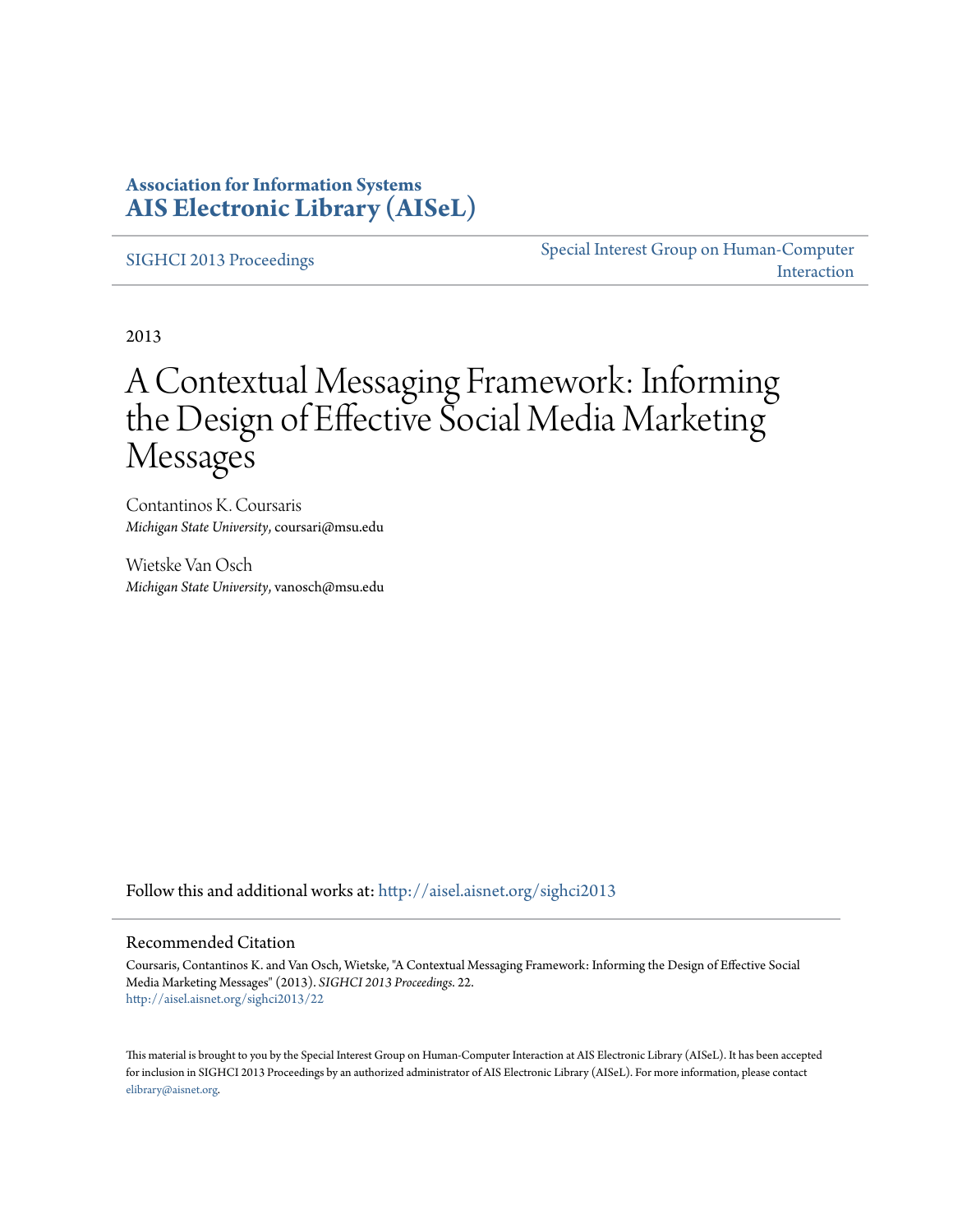## **A Contextual Messaging Framework: Informing the Design of Effective Social Media Marketing Messages**

**Constantinos K. Coursaris** Michigan State University Coursari@msu.edu

**Wietske van Osch** Michigan State University VanOsch@msu.edu

#### **ABSTRACT**

Despite the growing scholarship on social media (SM) marketing, a holistic consideration of what constitutes an informed messaging strategy has yet to emerge. Drawing on the contextual usability literature, this study proposes a Contextual Messaging Framework, encompassing four dimensions—Brand, Industry, Medium, and Action—that jointly drive the strategy, media type, and content as employed in a particular brand social media post and its subsequent effect on consumer engagement. Employing a longitudinal multiple case study of three Fortune 110 companies—Delta Airlines, Wal-Mart, and McDonald's—we analyzed 369 Facebook posts across two six-week data collection periods. Support was obtained for all hypotheses revealing that our framework not only offers a reliable set of conceptualizations and operationalizations that can be employed by SM researchers in future SM studies, but further offers a comprehensive lens that can guide SM practitioners in the design of effective messages that result in greater consumer engagement.

#### **Keywords**

Contextual Messaging Framework, Social Media, longitudinal study, multiple case study, Facebook Pages, engagement.

#### **INTRODUCTION**

Recent studies have revealed that companies have grown their social media marketing spending and are expected to continue to increase social media budgets in the next five years (Moorman, 2013), making social media one of the fastest growing marketing platforms in the world. Similar to the social media hype among marketing practitioners, an explosion can be witnessed in the domain of social media marketing (SMM) scholarship. Despite the burgeoning SMM literature, few studies have provided a holistic framework for understanding what constitutes an informed messaging strategy (Coursaris, Van Osch, and Balogh, 2013). Consequently, the factors associated with and that impact successful SMM strategies and subsequent consumer engagement are still poorly understood.

In order to fill this void in the literature, this study adapts the contextual usability framework as proposed by Coursaris and Kim (2011) for mobile technology to the domain of social media marketing. By doing so, this framework offers a contextual lens for the effective design of social media marketing messages in consideration of four dimensions, namely the Brand, the Industry, the Medium, and the Action that collectively drive the specific strategy, media type, and content as used in a particular brand social media post.

In order to test the proposed framework and the underlying hypotheses linking the four dimensions of contextual social media marketing together, we conducted a longitudinal multiple-case study of three Fortune 110 companies—Delta Airlines, Wal-Mart, and McDonalds. A total of 369 Facebook posts were collected for analysis over two distinct six-week periods in the Spring and Fall of 2012. Findings from our hypotheses testing reveal significant relations between the four dimensions as well as the significant effects of Brand Strategy and Media Type on consumer engagement with brand messages.

#### **LITERATURE REVIEW: A CONTEXTUAL FRAMEWORK OF SOCIAL MEDIA MARKETING**

In order to provide a holistic and contextual framework of the messaging behavior of brands on Social Media, we draw on the concept of context of use as it relates to usability—the effectiveness, efficiency, and satisfaction associated with the use of a specific technology for a particular task. For usability, context considers many dimensions beyond the immediate interface of a technology that impact usability (e.g., Coursaris & Kripintiris, 2012; Lee & Benbasat, 2003), including the User (e.g., prior relevant experience, age, education), the Environment (e.g., lighting, noise), the Task (e.g., complexity, interactivity), and the Technology (e.g., interface design, device) (Coursaris et al., 2012) which jointly constitute the contextual usability framework as presented in Coursaris and Kim (2011).

Adapting this framework to the SMM domain, we propose the following four dimensions, namely the: Brand, the Industry, the Medium, and the Action, which jointly impact the messaging behavior of a particular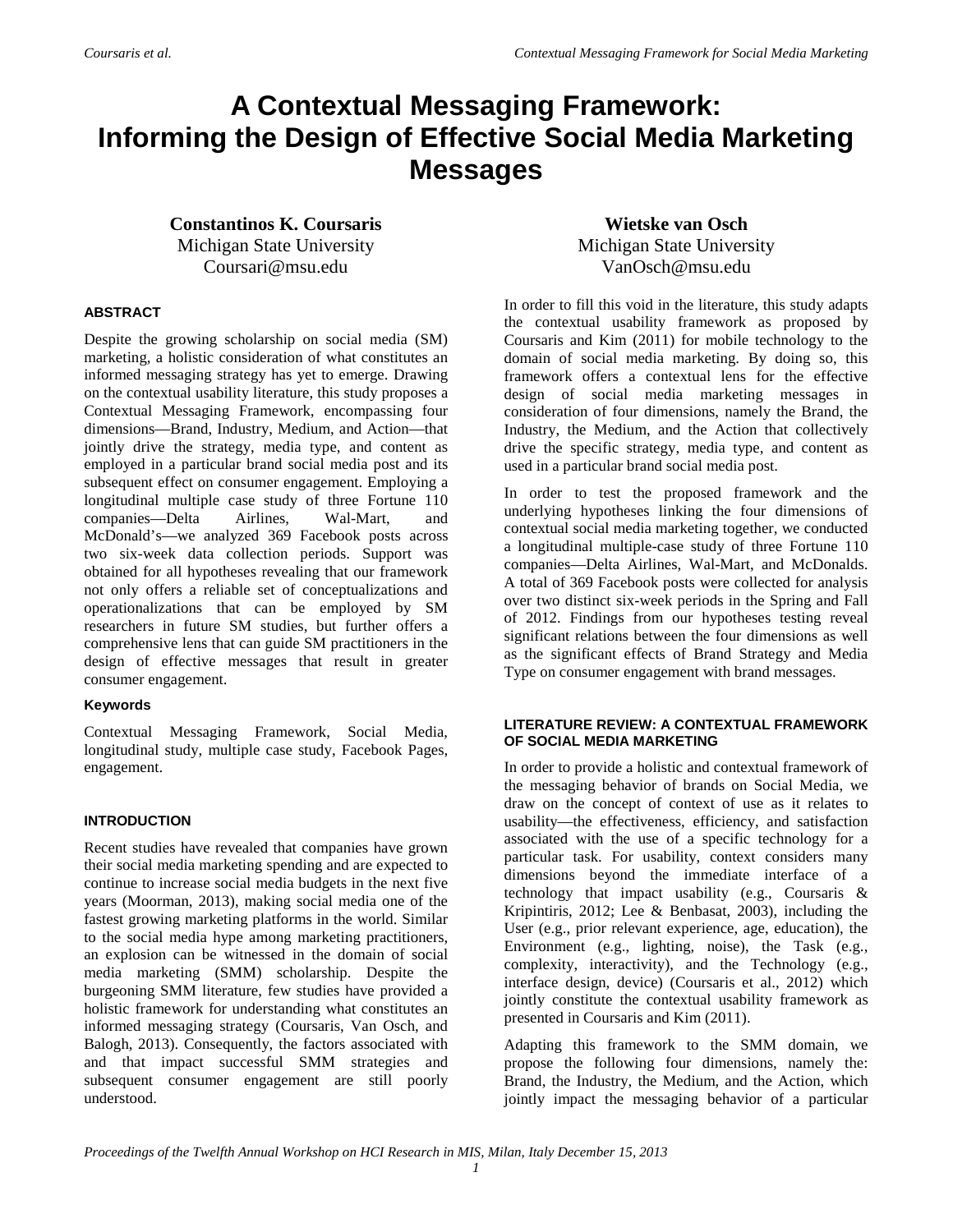brand post. Compared to the dimensions proposed by Coursaris et al. (2012), a number of modifications are made here in terms of nomenclature to tailor the framework for the SMM domain. First, User is replaced with Brand to reflect the organizational level nature of our focus and topic of analysis. Second, Industry replaces Environment as it encapsulates all factors external to the brand that may affect the marketing communication and messaging behavior of the brand. Third, Task is replaced with Action, which maintains its behavior-oriented focus, while improving its consistency with jargon in the marketing literature that generally focuses on the "call to action" as a key component of messaging. Fourth and finally, Medium replaces Technology, again given its consistency with marketing nomenclature, as media selection is a key process in marketing communications.

These four contextual factors jointly constitute the Contextual Messaging Framework as depicted in Figure 1, which contains three elements similar to Coursaris and Kim's (2011) original framework. First, the outer circle shows the four contextual factors (i.e., Brand, Industry, Action, and Medium), which jointly drive brand message development. Second, the inner circle shows the key message dimensions, namely Strategy, Media Type, and Content. Third, the box on the top of contextual factors shows a list of consequences, i.e., dependent variables, including the most current of metrics found in consumer Engagement.



**Figure 1. Proposed Contextual Messaging Framework**

Although most of the contextual factors—including the selection of the brands and the medium—are specified in the research design section of this paper, Table 1 provides a brief overview of one important contextual Industry factor, namely Purchase Involvement, as well as the three key message dimensions—Strategy, Content, and Media Type—as specified in the inner circle of our framework. Furthermore, it summarizes a set of hypotheses regarding the relations between these dimensions since providing detailed theoretical underpinnings is beyond the scope of this short paper.

| Construct     | <b>Definition</b>             | <b>Associated</b>    |
|---------------|-------------------------------|----------------------|
|               |                               | <b>Hypothesis</b>    |
| Purchase      | The extent of                 |                      |
| Involvement   | interest and                  |                      |
|               | concern that a                |                      |
|               | consumer brings to            |                      |
|               | bear upon a                   |                      |
|               | purchase-decision             |                      |
|               | task (Mittal, 1989)           |                      |
| Messaging     | Informational                 | H1a: The higher the  |
| Strategy      | messages address              | brand's purchase     |
| (Laskey et    | negatively                    | involvement, the     |
| al. 1989)     | originated                    | more informational   |
|               | motivations, such             | the messaging        |
|               | as problem                    | strategy             |
|               | removal or                    |                      |
|               | avoidance, normal             |                      |
|               | depletion, or                 |                      |
|               | incomplete                    |                      |
|               | satisfaction.                 |                      |
|               | Transformational              | H1b: The lower the   |
|               | messages,                     | brand's purchase     |
|               | containing<br>a               | involvement, the     |
|               | dominant                      | more                 |
|               | psychological                 | transformational the |
|               | address<br>element,           | messaging strategy   |
|               | positive-ending               |                      |
|               | such<br>motives<br>as         |                      |
|               | sensory                       |                      |
|               | gratification,                |                      |
|               | intellectual                  |                      |
|               | stimulation,<br><sub>or</sub> |                      |
|               | social approval.              |                      |
| Messaging     | Typology of seven             |                      |
| Content       | overarching                   |                      |
| (Coursaris    | messaging                     |                      |
| et al., 2013) | categories (Brand             |                      |
|               | Awareness,                    |                      |
|               | Corporate Social              |                      |
|               | Responsibility,               |                      |
|               | Customer Service,             |                      |
|               | Engagement,                   |                      |
|               | Product                       |                      |
|               | Awareness,                    |                      |
|               | Promotional,                  |                      |

*Proceedings of the Twelfth Annual Workshop on HCI Research in MIS, Milan, Italy December 15, 2013*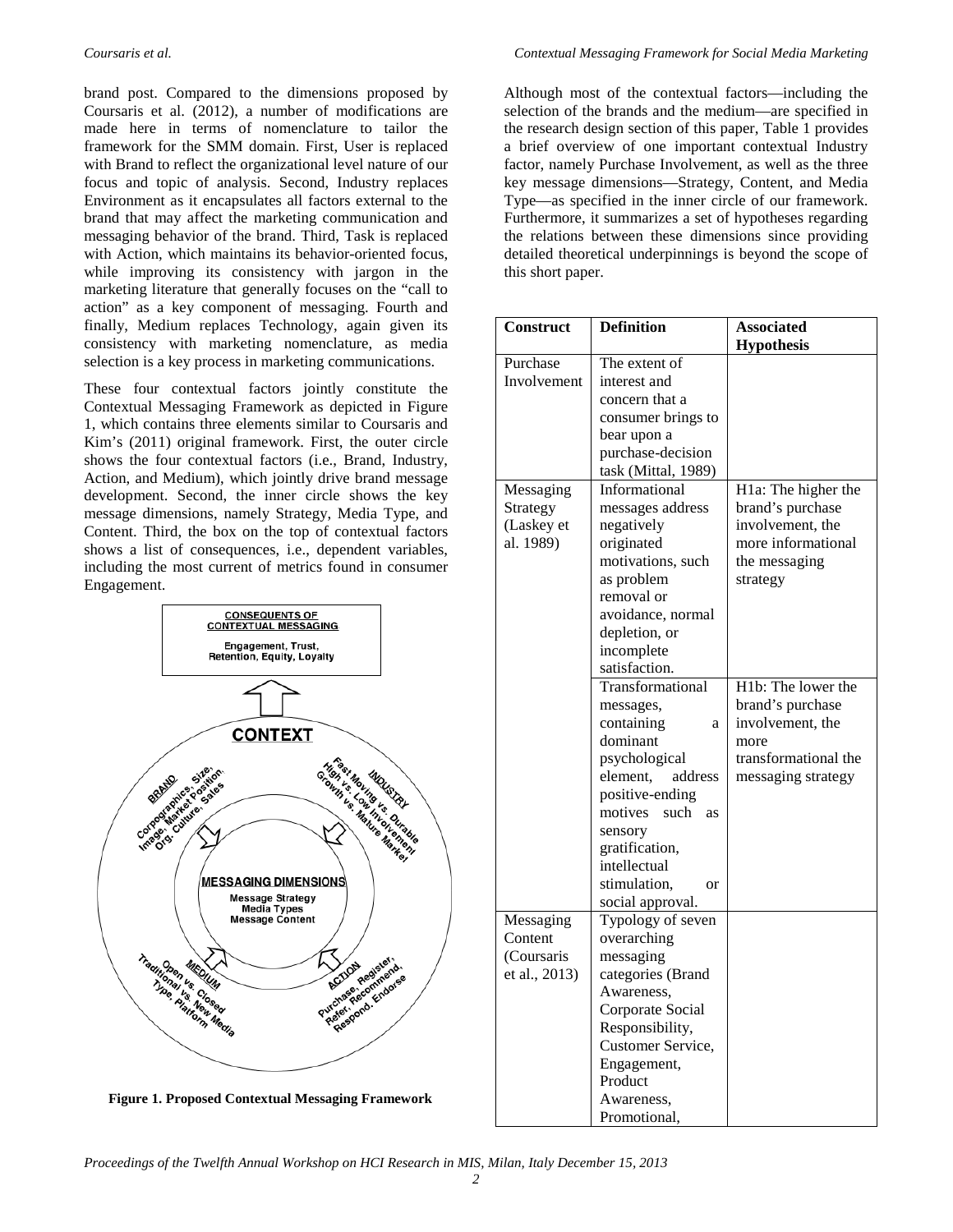|                                                                     | Seasonal) and 23<br>subcategories.                                                                                                |                                                                                                                                                                                                                   |  |
|---------------------------------------------------------------------|-----------------------------------------------------------------------------------------------------------------------------------|-------------------------------------------------------------------------------------------------------------------------------------------------------------------------------------------------------------------|--|
| Media<br><b>Richness</b><br>Theory<br>(Daft and<br>Lengel,<br>1986) | A function of the<br>medium's capacity<br>for immediate<br>feedback, the<br>number of cues<br>available, and<br>language variety. | H <sub>3</sub> a: More abstract<br>content categories-<br>i.e., brand<br>awareness, CSR, and<br>customer service—<br>are associated with<br>richer media (i.e.,<br>video, photo, or<br>URL).<br>Product<br>H3b:   |  |
|                                                                     |                                                                                                                                   | awareness messages<br>are associated with<br>posts with<br>a<br>photo/URL.                                                                                                                                        |  |
| Consumer<br>Engagement                                              | An engagement<br>metric calculated<br>based on likes,<br>comments, shares<br>(see Research<br>Design)                             | $H2:$ The<br>more<br>transformational the<br>messaging<br>strategy,<br>the<br>higher<br>the<br>consumer<br>engagement<br>H4: The inclusion of<br>richer media types—<br>photo/video/URL-<br>associated with<br>is |  |
|                                                                     |                                                                                                                                   | higher consumer<br>engagement.                                                                                                                                                                                    |  |

**Table 1. Constructs and Hypotheses**

#### **RESEARCH DESIGN**

As brand-consumer interactions are highly contextual, a single case-study research design—by analysing a single Facebook Page to explore messaging strategies and categories—would pose a challenge to generalizability. Hence, using a multiple-case study approach, the three Facebook Pages of Delta Airlines, Wal-Mart, and McDonald's were selected to represent like-brands and their respective social media marketing communications. Multiple case designs enhance generalizability (Yin, 1994), augment within-case analyses with cross-case comparison (Eisenhardt, 1989), and increase confidence in the robustness of theoretical results (Yin, 1994).

With respect to social media marketing, Delta Airlines, Wal-Mart, and McDonald's represent leaders in their respective domains. Furthermore, they represent different levels of purchase-decision involvement, namely: low involvement as found for McDonald's and other fastmoving consumer goods (FMCGs), mixed involvement as is the case with Wal-Mart and other Big Box Retailers, and, high purchase-decision involvement found in Delta Airlines and other expensive and greater risk-bearing goods and services.

<span id="page-3-0"></span>The data collection process was divided over two sixweek periods, one collected in Spring 2012 and one in Fall 2012 to enhance the longitudinal nature of our data set and to explore the existence of temporal biases.

All brand posts were analyzed using a content analysis method by a pair of independent coders—two graduate research assistants. The interrater agreement between the two coders for period 1 (Spring 2012) was 95.6% (.73 Cohen's kappa) and for period 2 (Fall 2012) was 97.5% (.74 Cohen's kappa). Face-to-face meetings were organized to discuss and reconcile disagreements. After the entire dataset had been coded, summary tables and graphs were constructed for each category of the coding scheme.

For hypotheses testing, we used SPSS  $ANOVA<sup>1</sup>$  $ANOVA<sup>1</sup>$  $ANOVA<sup>1</sup>$ -for pairwise comparisons between brands—and SPSS Regression—for analyzing the effects of different messaging types, strategies, and media types on engagement.

For the regression of the different messaging components—strategy, media type, and content category—we computed a social media engagement score, which we define and calculate as follows:

*Social Media Engagement = .5\*Σ(L) + 1\*Σ(C) + 1.5\*Σ(S)* 

Where L refers to Likes, C refers to Comments, and S refers to shares.

The weighing of likes, comments, and shares, is based on the increasing level of cognitive involvement, exposure, and vulnerability (in terms of visibility in one's own personal network) associated with each of these engagement activities respectively for the consumer.

For the analysis of media richness, we additionally computed a compound media richness variable encompassing the combined values for photos, videos, and/or URLs. I.e., a text-only post will have a media richness value of 0, a post including only one media type will have a value of 1, and a post including two or all media types would have a value of 2 or 3 respectively.

#### **FINDINGS**

Our findings from the hypotheses testing are summarized in Table 2 below.

| Hyp.              | <i>Specification</i>          | P-Value | Result    |
|-------------------|-------------------------------|---------|-----------|
| H1a:              | Higher purchase               | .019    | Supported |
|                   | involvement                   |         |           |
|                   | <b>Informational Strategy</b> |         |           |
| H <sub>1</sub> b: | Lower purchase                | .019    | Supported |
|                   | involvement                   |         |           |
|                   |                               |         |           |

<sup>1</sup> Because of the sensititivity of ANOVA to unequal sample sizes (Howell, 2009), we used SPSS Select Cases to randomly select equal sample sizes across the three brands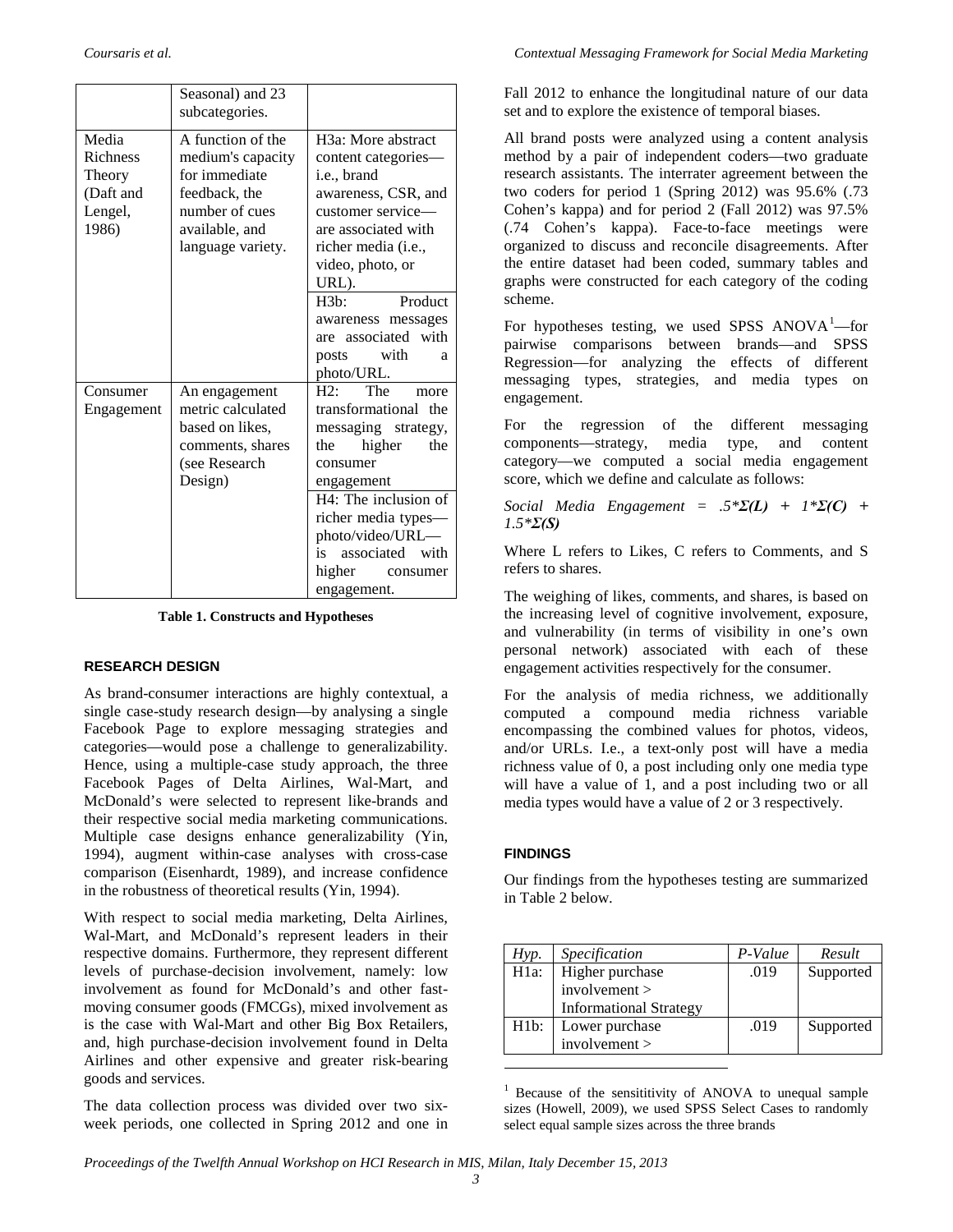|         | <b>Transformational</b>  |         |           |
|---------|--------------------------|---------|-----------|
|         | Strategy                 |         |           |
| H2:     | Transformational         | .024    | Supported |
|         | Strategy > Higher        |         |           |
|         | Engagement               |         |           |
| $H3a$ : | <b>Abstract Content</b>  | .05     | Supported |
|         | Categorical > Richer     |         |           |
|         | Media                    |         |           |
| H3b:    | <b>Product Awareness</b> | .013/03 | Supported |
|         | Messages > Photo/URL     |         |           |
| H4:     | Richer Media $>$ Higher  | .005    | Supported |
|         | Engagement               |         |           |

**Table 2. Hypotheses Testing**

Additional post-hoc analyses were conducted for all variables to explore temporal biases between the data from the Spring and the Fall. None of the variables showed significance, except for Weighted Engagement (F  $= 4.682$ ;  $p = .031$ ). This implies that whereas the brands' usage of specific messaging strategies, content categories, and media types were consistent between the two time periods, consumer engagement with the brand grew likely reflecting the overall increase in Facebook fans and messaging frequency. The lack of temporal bias for all other variables indicates that our typology can be consistently applied across time periods.

#### **DISCUSSION**

This paper presented the result of a longitudinal multiplecase study of three Fortune 110 companies—Delta Airlines, Wal-Mart, and McDonalds—using a total of 369 Facebook posts over two distinct six-week periods in the Spring and Fall of 2012 for analysis.

Using the full set of data  $(N=369 \text{ posts})$ , hypotheses testing—using SPSS ANOVA and Regression—reveals that brand purchase involvement significantly predicts the messaging strategy employed by brands in their Facebook Page posts. Furthermore, our analysis of content categories reveals significant relationships between the context of a brand Facebook post and the media type text only, photo, video, or URL—included in the message. Additionally, findings show that specific message strategies and high media richness of brand posts result in significantly higher engagement, whereas content categories have no effect on engagement.

#### **Practitioner Takeaways**

The following list summarizes takeaways for practitioners emerging from the proposed Contextual Messaging Framework:

- Be sensitive to the multitude of messaging dimensions—strategy, media type, and content and their relative impact on consumer engagement
- Focus beyond the content and consider how messaging strategy and manipulating the media

richness of a post may impact consumer engagement

- Account for the level of abstraction of the content category when selecting the media type used. Abstract content categories are best combined with richer media types to enhance the overall consumer experience and thereby positively impact consumer engagement.
- Combine product awareness posts with images or URLs to afford product recognition and support the associated call to action
- Do not neglect industry characteristics, as purchase involvement significantly predicts the messaging strategies most effectively employed by a brand
- Keep a message design checklist considering all contextual factors as well as means for optimizing engagement by considering the three messaging dimensions: strategy, media type, and content

#### *Challenges and Future Research*

Although this paper represents an initial attempt to offer a comprehensive typology of Facebook Page marketing messages, more work remains to be done. Particularly, we identify three directions for extending the current work:

- 1. Validate the applicability of the proposed framework in the context of other Social Media platforms to analyze if the same messaging categories hold across these media platforms and if different platforms have different emphases.
- 2. Broaden scope of industry categories and the number of brands within each category to create an even more comprehensive sample.
- 3. Propose additional relationships between the concepts studied in addition to the hypotheses proposed and tested in this paper.

Despite the abovementioned limitations, the multiple-case and longitudinal nature of our study, as well as the careful selection of critical (i.e., successful), but highly diverse case companies enhance confidence in the robustness and generalizability of our findings.

To conclude, the results emerging from this study not only offer social media marketing researchers a lens for disentangling the various components of a message as well as a set of conceptualizations and operationalizations that can be employed in future SMM studies, it further offers a comprehensive and contextual framework that should guide social media managers and practitioners in the design and development of effective messages that result in greater levels of consumer engagement.